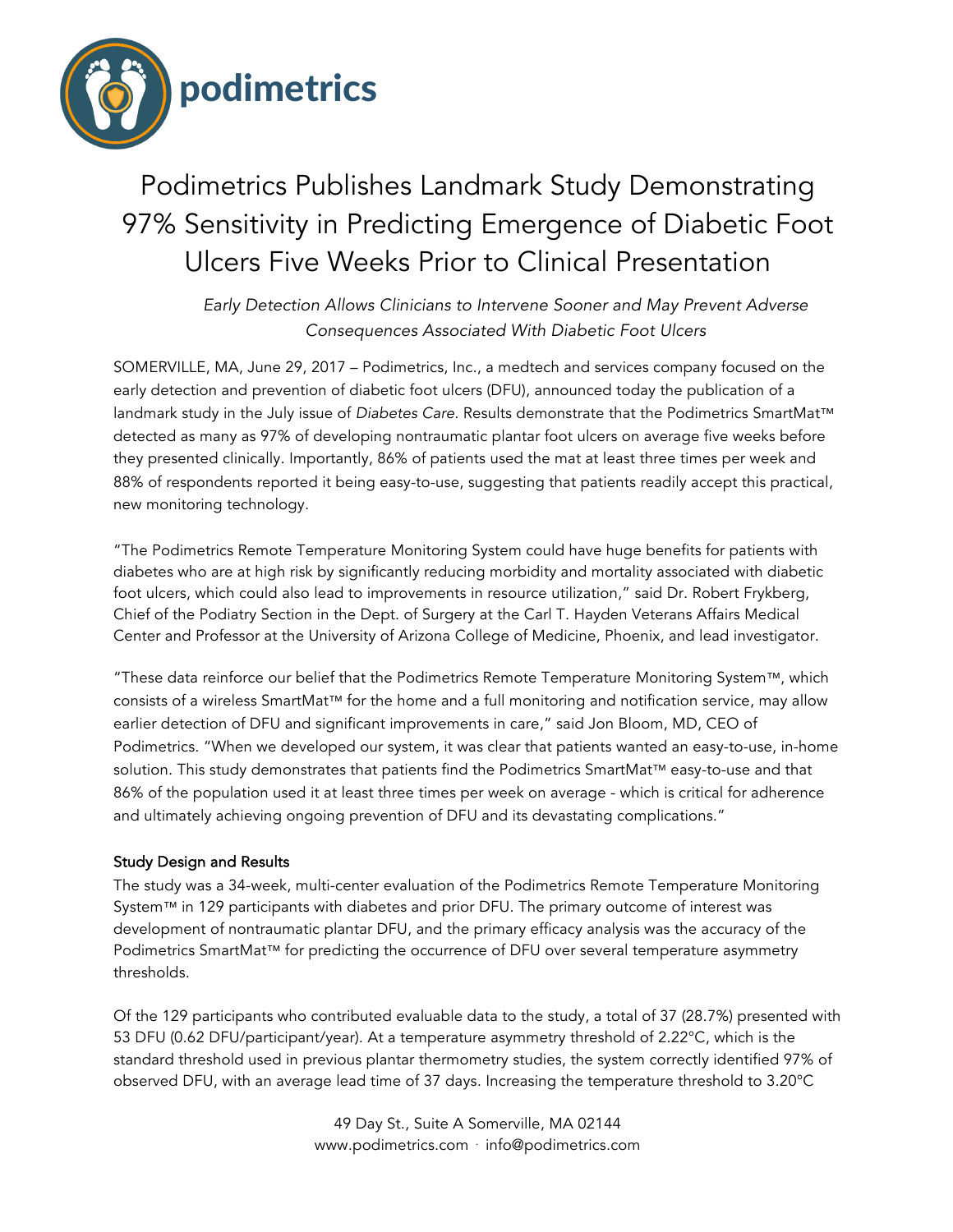

decreased sensitivity to 70% but reduced the false-positive rate from 57% to 32% with approximately the same lead time of 35 days. Approximately 86% of the cohort used the system at least 3 days a week on average over the study.

"The false positive rate observed in this study was not surprising or concerning, "continued Dr. Frykberg. "This is particularly true given that the value of preventing a foot ulcer and its complications far outweighs the nuisance factor of a false alert. In a real-world setting, when a doctor gets a notification that a patient has a hotspot, the patient will be advised to reduce physical activity for a period to let the developing wound heal or may be asked to come in for a visit in serious cases. Even at the most sensitive setting presented in the study, these results translate to only 3.1 total notifications to the physician and patient per year, including all true and false positives."

### The Podimetrics Remote Temperature Monitoring System™

The Podimetrics Remote Temperature Monitoring System™ consists of a wireless SmartMat™ for the home and a monitoring service that notifies patients and clinicians when signs of inflammation may be developing. To use the system, a patient stands on the mat for 20 seconds per day at home. Patient data is sent instantly to the cloud, where the Podimetrics system automatically measures the temperature difference between the feet at various locations looking for a possible persistent asymmetry, or "hotspot." It has been well established that these hotspots strongly correlate with the eventual development of a foot ulcer. If a developing hotspot is detected, the healthcare provider is notified based on their custom protocol. From there an intervention is planned by the physician. Most interventions require a patient to stay off his/her feet while the foot heals itself. If the readout is persistent or more concerning, the patient may visit their doctor to take more aggressive preventative steps.

The Podimetrics system is easy-to-use for healthcare providers as the solution is tailored to meet the needs of each specific care environment via close collaboration.

### About Diabetic Foot Ulcers

Diabetic Foot Ulcers (DFU) are common and expensive complications of diabetes which can result in amputation in serious cases. Approximately 1.7 million Americans suffer from one or more DFU each year. Though all patients with diabetes are at risk for developing a DFU, those patients who have recently healed from a previous DFU episode have approximately a 40% likelihood of recurrence in the first year after closure. It is estimated that direct costs associated with DFU exceed \$17 billion annually.

### About Podimetrics

Podimetrics is a medtech and services company focused on the commercialization of next-generation hardware-enabled, thermo-imaging solutions for the prediction and prevention of diabetic foot ulcers. The Podimetrics SmartMat™ is the only remote temperature monitoring technology that has received FDA clearance, and has been in over 650 patient homes. The Podimetrics Remote Temperature Monitoring System™ consists of a wireless SmartMat™ for the home and a monitoring service that

> 49 Day St., Suite A Somerville, MA 02144 www.podimetrics.com ⋅ info@podimetrics.com